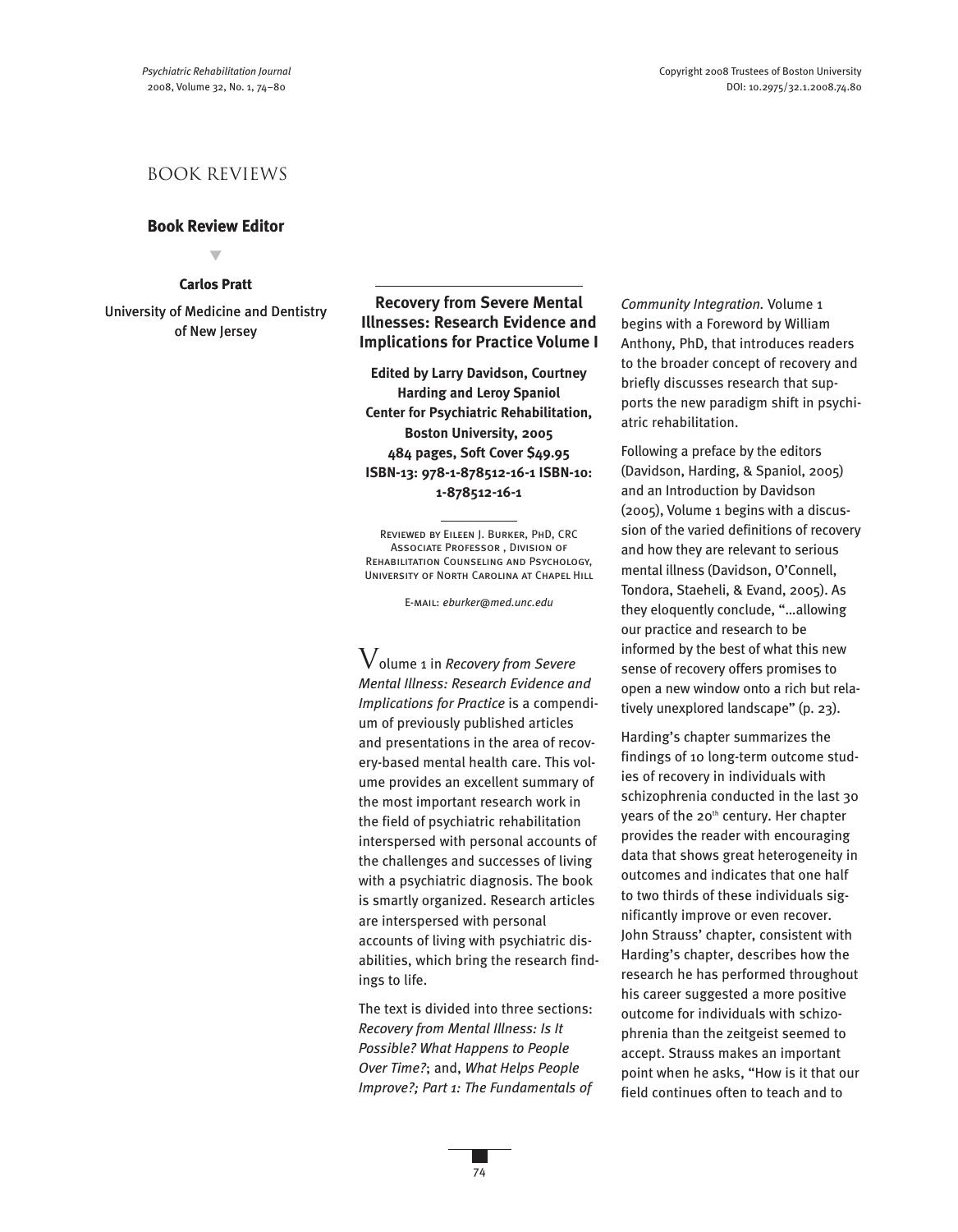act as though patients with schizophrenia can't improve in spite of all (literally all) the data to the contrary?" (p. 54). In a similar vein, Harding and Zahnier's (2005) chapter cites seven myths of schizophrenia and provides evidence to debunk each of the myths.

Spaniol, Wewiorski, Gagne, and Anthony present the findings of their qualitative study of individuals diagnosed with schizophrenia or schizoaffective disorder and conceptualize four stages of recovery. These include: being overwhelmed by the disability, struggling with the disability, living with the disability and then living beyond the disability. They describe the factors that facilitated recovery (concrete resources and supports) and the factors that impeded recovery. As they poignantly state, "At times, dealing with poverty was a greater challenge than dealing with mental illness" (p. 92).

Patricia Deegan's chapter is one that every faculty member and graduate student should read. She encourages faculty to go beyond facts and encourage students to seek wisdom. She asks students to put aside their perceptions of people as "chronic mental patients" (p. 64) and instead see them as heroes who have survived overwhelming stressors. Mead and Copeland's chapter provides further consumer insights into recovery and provides the reader with key components of recovery: hope, personal responsibility for wellness, education, self-advocacy, and peer support. John Caswell provides a beautifully written account of his life and the struggles of living with substance abuse and schizophrenia and his eventual success as a peer counselor.

The dual diagnosis of severe mental illness and substance use disorders is eloquently presented by Drake, Mueser, Clark and Wallach (2005) and they advocate for integrated, rather

than parallel, treatment of the two disorders.

In Section 2, Carpenter and Kirkpatrick (2005) suggest that schizophrenia is a clinical syndrome rather than one disease entity and discuss the use of patterns of course epochs as a way to classify the course of schizophrenia. Liberman, Kopelowicz, Ventura and Gutkind (2005) propose using an operational definition of recovery from schizophrenia and hope that operationally defining recovery will promote research that will help us deepen our understanding of recovery. Torgalsboen conceptualizes recovery as "an outcome measure, a process, and a definition" (p. 312). Ciompi (2005) briefly describes a Swiss longterm study which had an average follow-up of 36.9 years which conclude that "there is no such thing as a specific course of schizophrenia" (p. 233). Similarly, Davidson and McGlashan (2005) reviewed the literature for studies on the outcome of schizophrenia over an 8-year period. They also found that there was great heterogeneity in symptoms, and encouraged early detection and intervention in an attempt to prevent disability.

Harding, Brooks, Ashikaga, Strauss and Breier (2005) present findings from the Vermont Longitudinal Study of Persons with Severe Mental Illness. The individuals involved in this study were considered the most severely mentally ill group from the "back wards" (p. 169) of Vermont's state psychiatric hospital. Despite this, 20 to 30 years after participating in a comprehensive rehabilitation program and planned deinstitutionalization, one half to two thirds were considered considerably improved or recovered. When a subset of 118 patients was retrospectively diagnosed with schizophrenia using the DSM-III criteria, the findings were the same, with the majority of

individuals showing improvement or recovery.

A comparison of outcomes of individuals who participated in a model psychiatric rehabilitation program or traditional care is presented by DeSisto, Harding, McCormick, Ashikaga, and Brooks (2005). They found that participants in the model program were more productive, had fewer symptoms, and had better adjustment in the community and better overall functioning than those in the traditional care program. The authors said, "Perhaps the most important value was that the [model] program had a pervasive attitude of hope and optimism about human potential through the vision that, if given the opportunity, persons with mental illness could become self-sufficient" (p. 221).

Contrary to hope, Rakfeldt and Strauss (2005) propose that the "low turning point" (p. 316) is a key factor that may influence the course of a psychiatric disorder and they encourage research on psychological control mechanisms. A thorough discussion of the psychological, social, and environmental sources/contributors to negative symptoms in schizophrenia is presented by Strauss, Rakfeldt, Harding, and Lieberman (2005). Section 2 ends with a poignant description of living with and recovering from schizophrenia by Bonnie Twomey.

Section 3 begins with an Introduction by Larry Davidson wherein he quotes Bill Anthony's question, "What sense does it make to assert that someone is 'too psychotic' to benefit from rehabilitation or supports?" (p. 333). He cleverly likens this to saying that someone is too blind to learn Braille. Anthony, Cohen, Farkas, and Gagne (2005) provide an overview of the important issues to consider when planning and implementing skill development and support intervention programs for indi